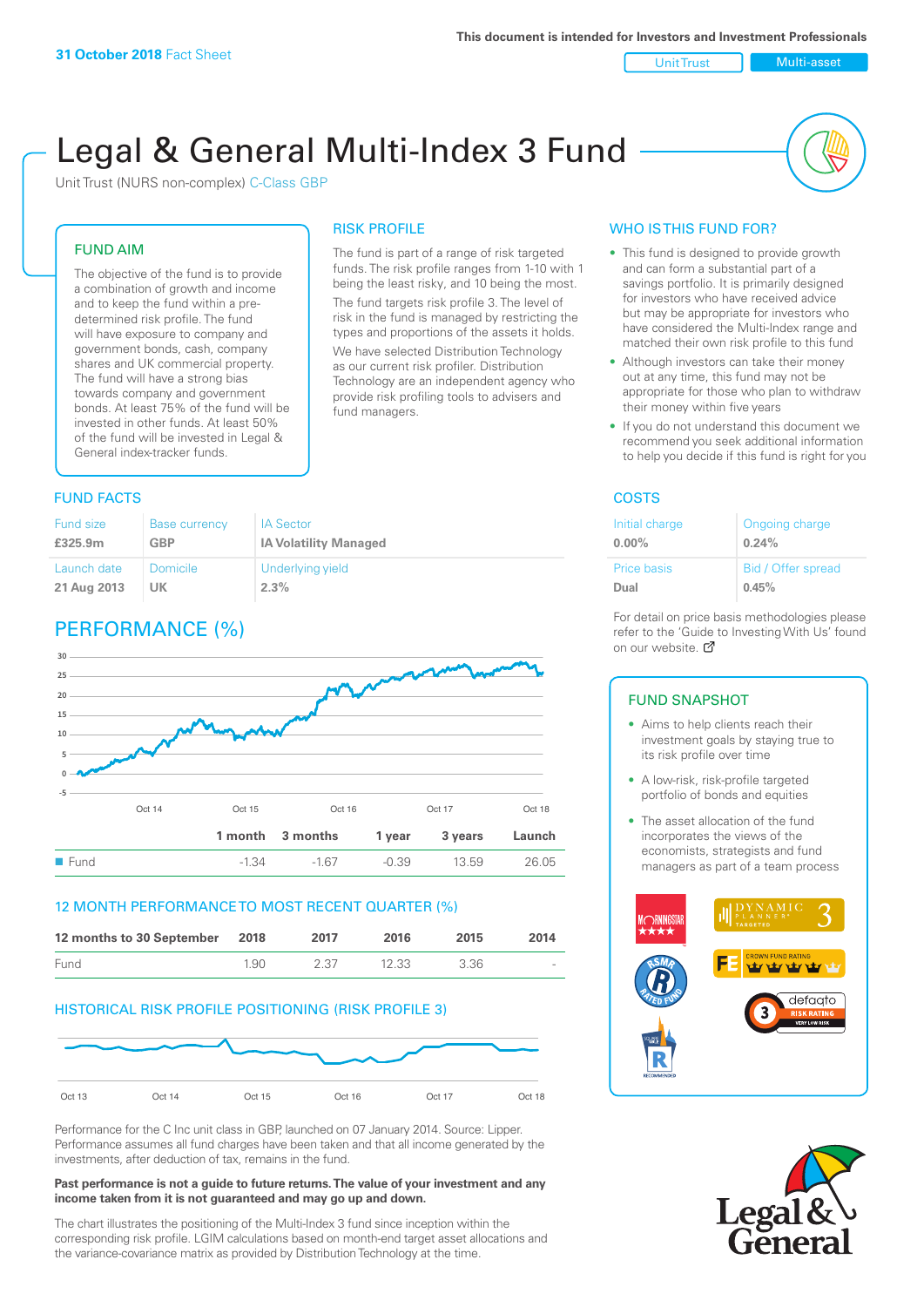## Legal & General Multi-Index 3 Fund

Unit Trust (NURS non-complex) C-Class GBP

## PORTFOLIO BREAKDOWN

All data source LGIM unless otherwise stated. Totals may not sum due to rounding.





#### FUND MANAGERS

The fund managers have responsibility for managing the multi-index fund range. They are part of the Multi-Asset Funds (MAF) team in LGIM. This team focuses on designing and managing multi-asset funds that are tailored to match the specific objectives of various client types. The team sits within a wider Asset Allocation team which combines both depth of experience with a broad range of expertise from different fields, including fund management, investment consulting and risk management roles.

## TOP 10 HOLDINGS (%)

| L&G Global Inflation Linked Bond Index Fund            | 10.6 |
|--------------------------------------------------------|------|
| <b>LGIM Sterling Liquidity Fund Class 1</b>            | 10.0 |
| L&G All Stocks Gilt Index Trust                        | 9.6  |
| L&G Sterling Corporate Bond Index Fund                 | 8.7  |
| L&G Short Dated Sterling Corporate Bond Index Fund     | 7.3  |
| <b>LGIM Global Corporate Bond Fund</b>                 | 6.8  |
| L&G Emerging Markets Government Bond (US\$) Index Fund | 6.1  |
| <b>L&amp;G UK Property Fund</b>                        | 4.5  |
| L&G US Index Trust                                     | 4.4  |
| L&G UK Index Trust                                     | 3.9  |